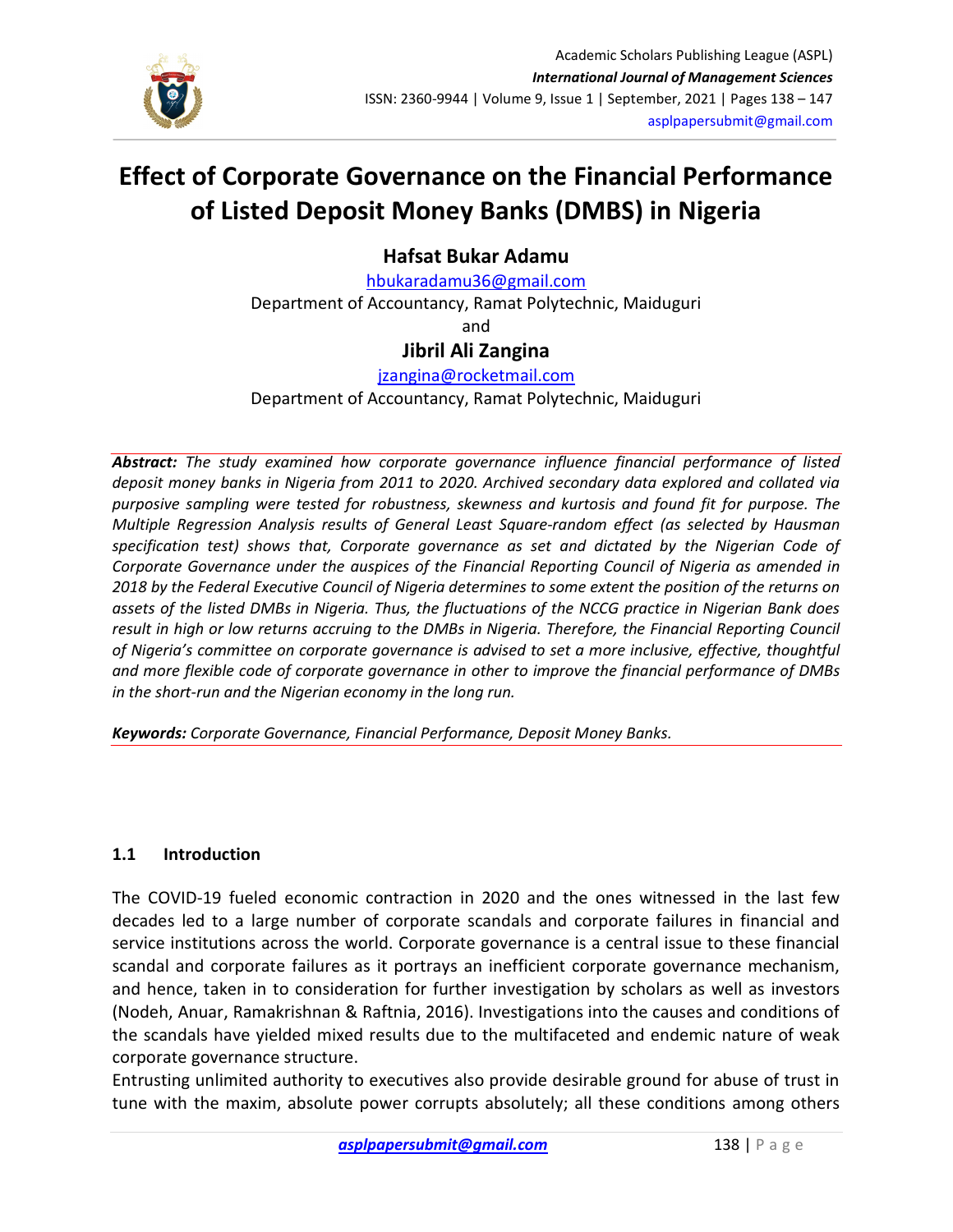are some of the factors that contribute to scandals in big companies around the world. To mitigate such situations, efficient corporate governance mechanisms should be put in place by stakeholders through regular monitoring and auditing of the executive management for their stewardship intermittently; this process of holding corporate managers to account for their stewardship by stakeholders in other to checkmate corporate excesses is known as corporate governance. KPMG (2017) recognizes that good corporate governance is a key driver in the establishment of sustainable enterprise; hence, alignment with leading corporate governance practices will guide companies in establishing a framework of processes and attitudes that increases their value, builds their reputation and ensures their long term prosperity.

Corporate governance is a system by which corporations are governed and controlled with a view to increasing shareholders value and meeting the expectations of the stakeholders (Garko, 2014). However, it was explained as the process and structure used to direct and control the affairs of companies for promoting business prosperity and corporate accountability. In Nigeria, the first attempt to provide a code of corporate governance for public companies was in 2003 when the Code of Corporate Governance for Public Companies was issued by Securities and Exchange Commission (SEC), to supplement the existing legal framework of corporate governance principles, particularly the Companies and Allied Matters Act (CAMA), 2004, and other statutory provisions; however, the inadequacies that became apparent in the implementation of the SEC 2003 Code of NCCG 2018, led to the new code which was brought into force in 2011 and 2018. The 2011 Code applies to all public companies that are listed on the Nigerian Stock Exchange (NSE), as well as those companies seeking to raise funds from the Nigerian capital market. The main objective of the Code of Corporate Governance for Public Companies 2011 is to promote good corporate governance practices in public companies in Nigeria and align the Code with international best practices. The ultimate objective of CG (Corporate Governance) is the realization of long-term shareholder value while taking into account the interest of other stakeholders (Nigerian Code of Corporate Governance, 2018). The NCCG endorses that corporate governing bodies for businesses should be comprised of an appropriate balance of knowledge, diversity, and independence for discharging their duties objectively and more efficiently.

Jensen and Meckling (1976) defined such problem (Corporate governance and Performance) as a principal-agent problem which could affect firm performance and value, where the principal is the shareholder and the agent is the manager. Taking these conflicts into consideration, rules and guidelines are needed to make sure that firms are well governed and directed to achieve success and stability, as without such guidelines and regulations these conflicts will affect firm performance. Understanding different aspects of performance measurement and choosing relevant measures are important for pursuing research objectives. Performance measurements offer insights into appropriate measures for answering research questions. However, it is not always agreed as to what performance measures should be employed and used (Haniffa & Hudaib, 2006). There are various measures which have been used regularly in past researches as a measure for firm performance (value ratio, labour productivity, net present value, marketto-book value, and earnings per share); however, the measures of performance for the purpose of this thesis is divided into two major groups: market measures and accounting measures,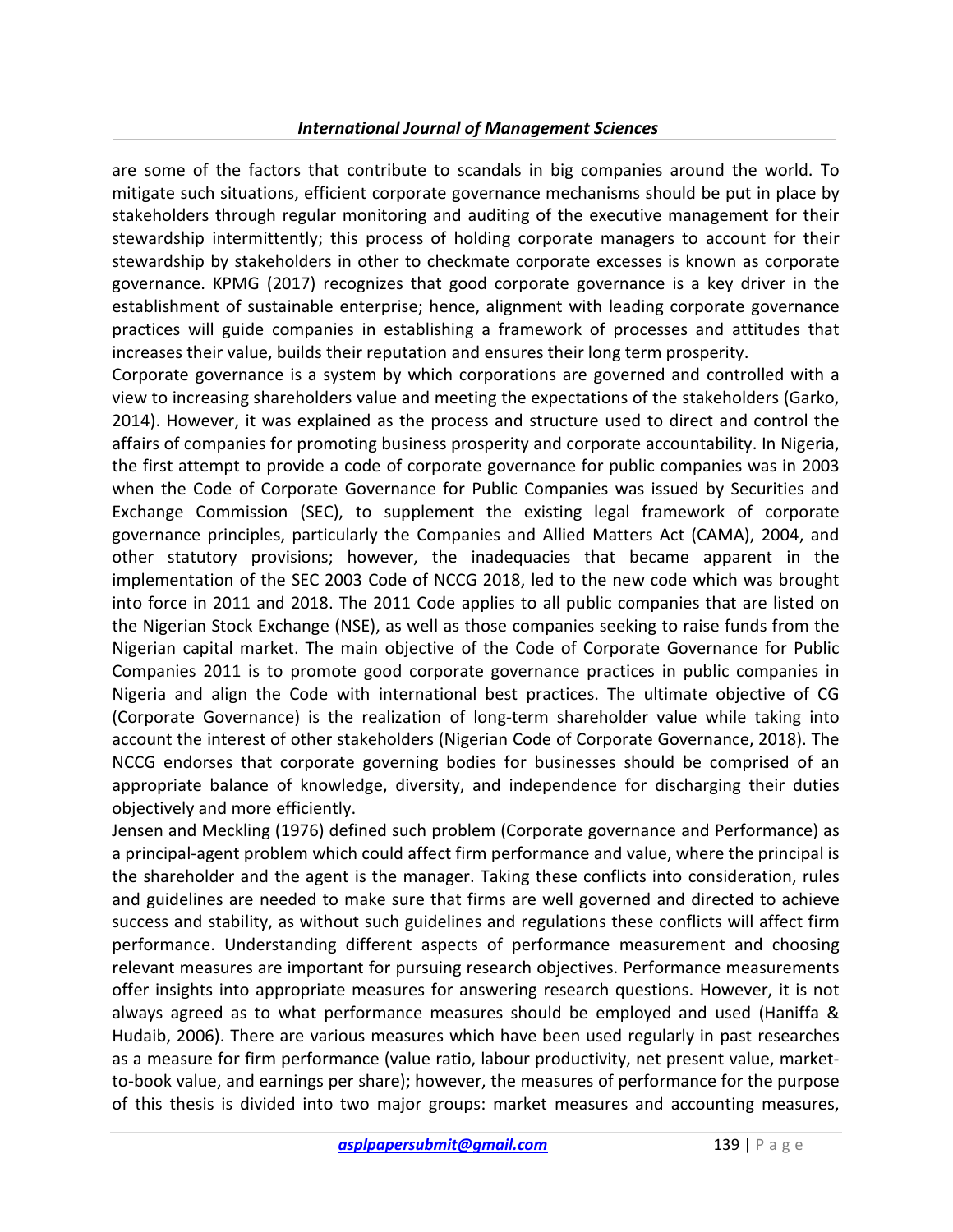specifically Tobin's Q and ROA (Farhat, 2014). The outcomes obtained in the collected works are neither conclusive nor definitive and, accordingly, the contribution of new evidence will improve the state of knowledge vis-à-vis the questions raised in this thesis, in essence, whether the composition of the corporate governance structure gives priority to the functions of supervision and, furthermore, determining if that composition affects the performance of the firm.

The concept of firm performance is of vital importance to accounting research because explaining variation in performance is the core focus in this study. Firm performance is conceived as a multidimensional concept that comprises different aspect and metrics such as financial performance, operational effectiveness, corporate reputation and organizational survival (Richard, Devinney, Yip, & Johnson, 2009). According to Gentry and Shen (2010), firm performance has also been classified into two dimensions, financial (which is the focus of this study is viewed as the fulfilment of economic goals of the firm) and non-financial performance (customer satisfaction, quality of output, attitudes of employees, innovation, among others). Historically, researchers in the early 1980s used accounting based profitability ratios such as ROA, ROCE and ROE as measures of financial performance until the mid-1980s, finance theories (clean surplus, stock valuation among others) and market based performance measures (most common stock market-based measures of performance are: share price, stock return, market to book ratio, price to earnings ratio and Tobin's Q) were introduced into management research (see Bromiley, 1990 as cited in Gentry and Shen, 2010) many companies began adopting shareholder value maximization as the stated objective following the rise of shareholder activism in the 1990 (Useem, 1993). This development gave rise to the adoption of market based performance measures in management research and its subsequent use since then (Hoskinsson, Hitt, Wan, & Yiu, 1999; Gentry & Shen, 2010). These authors (Hoskisson et al., 1999; Gentry and Shen, 2010) noted that organizational researchers generally use either some of the most popular and most common accounting-based measures of profitability (such as revenues, operating income, earnings before interest and tax, net income, comprehensive income, earnings per share, or ratios such as return on assets (ROA), return on investment (ROI), return on equity (ROE), return on sales (ROS) among others) or market based performance measures (such as share price, stock return, market to book ratio, price to earnings ratio, Tobin's Q among others). Ratios are designed to improve the usefulness of performance indicators since absolute line item amounts from the income statement line may not be sufficient for meaningful comparison; however, there is no consensus about the relationship between past/short-term performance and future/long term performance.

It is against these background and considering the huge amount of resources in form of agency costs that shareholders commit to good corporate governance structure for the sake of sustainability and posterity vis-à-vis performance that this study examine the effect of corporate governance on the financial performance of listed Deposit Money Banks (DMBs) in Nigeria.

#### 2.0 Review of related literature

Most of the empirical literature on the Corporate governance practices and performance are focused on developed countries and developed capital markets such as the works of Lima, Dob,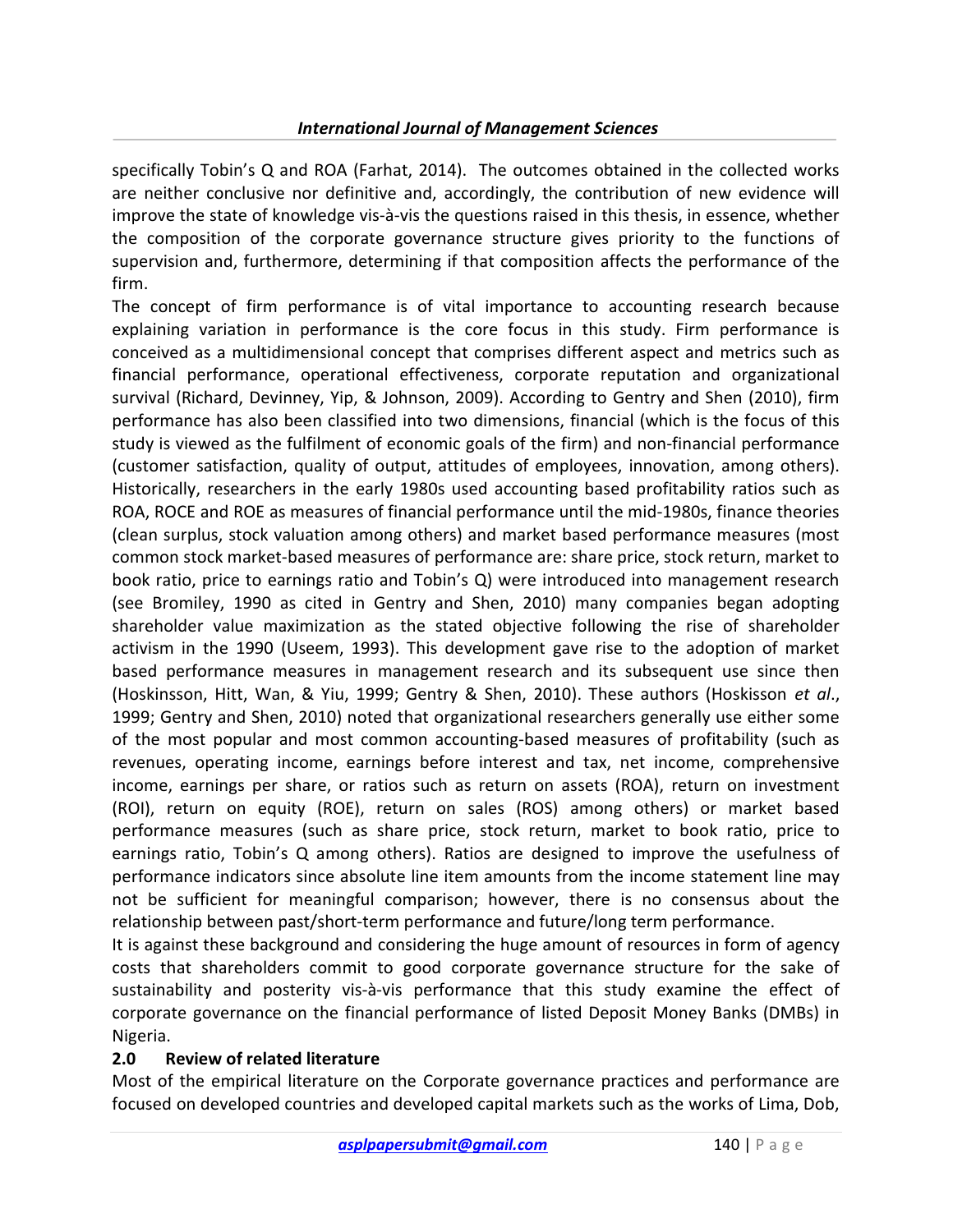and Vu, (2020); Rajkovic, (2020); Lu and Zhu, (2020); Li, Li, and Xie, (2020); Nodeh, et al., (2016); and Farhat (2014). The findings of these studies may not be applicable to African countries including Nigeria which have different regulatory and cultural environments. By contrast, a limited number of research studies have examined disclosure practices of companies in developing economies such as Amedu, (2016); Garko, (2014) among others. The findings of these studies are mixed. Some scholars like, Gul and Leung (2004) and Wallace and Naser (1995) argue that socio-economic and political environments between countries, organizational structures and construction of corporate disclosure indices may also lead to different results between corporate governance mechanisms and corporate performance. As a result, an investigation, in other settings of corporate governance that correlate with the extent of performance disclosure seems justified. A further motivation for this study was to examine whether the variables that researchers have found to be significant in explaining performance of companies in developed countries also apply in a developing country like Nigeria.

Although, in Nigeria, Amedu (2016) examines the impact of CEO Power on Company Performance in Nigeria Nigerian quoted firm for the year 2016, with corporate governance element utilized as proxies foe CEO power and Tobin's Q and ROA as proxies for performance, in a cross-sectional study that used hierarchical regression analysis and survey research strategy. However, this study differs from Amedu (2016) in terms of the variables examined, scope covered and in the aspect of the unit of the study, domain, and methodology. Again, this study covered the period 2010 to 2019 as against the period 2016 covered by the study of Amedu (2016). Moreover, the findings in Amedu's study is generalized on Nigerian quoted firms, hence making it difficult to ascertain the effect of corporate governance element (CEO power) on performance due to industry basis. This study in addition to the explanatory variables used by Nigerian and other developed economies corporate governance disclosure studies also uses institutional share ownership, audit committee composition and audit committee meetings as explanatory variables which are not covered by most of the Nigerian corporate governance studies. The volatile nature of Nigeria's economy and how some corporate governance decision affects the profitability of DMBs and given the huge role the DMBs play in balancing between both the aisle of the Nigerian economy (lenders and depositors) and considering the fact that CBN has now taken over most of that responsibility by providing interest free loan and other similar frequent interventions due to COVID 19 among others are some of the problems that this study intends to investigate on how all these affects profitability of listed DMBs as a service to basic research and a quest to extend the barrier of knowledge in accounting and finance discipline.

Developing countries are often faced with a myriad of problems, such as underdeveloped and illiquid stock markets, economic uncertainties, weak legal controls and investor protection, frequent government intervention, weak financial markets, ineffective legal system, weak corporate governance, predominance of concentrated shareholding, low information disclosure level and desire to maintain control over firms by the majority shareholder in connivance with firm managers; however, in Nigeria, it is not the lack of corporate governance structures that is the issue, but their appropriateness, as well as the effectiveness of monitoring the compliance mechanisms (Garko, 2014). These structural characteristics, demand effective corporate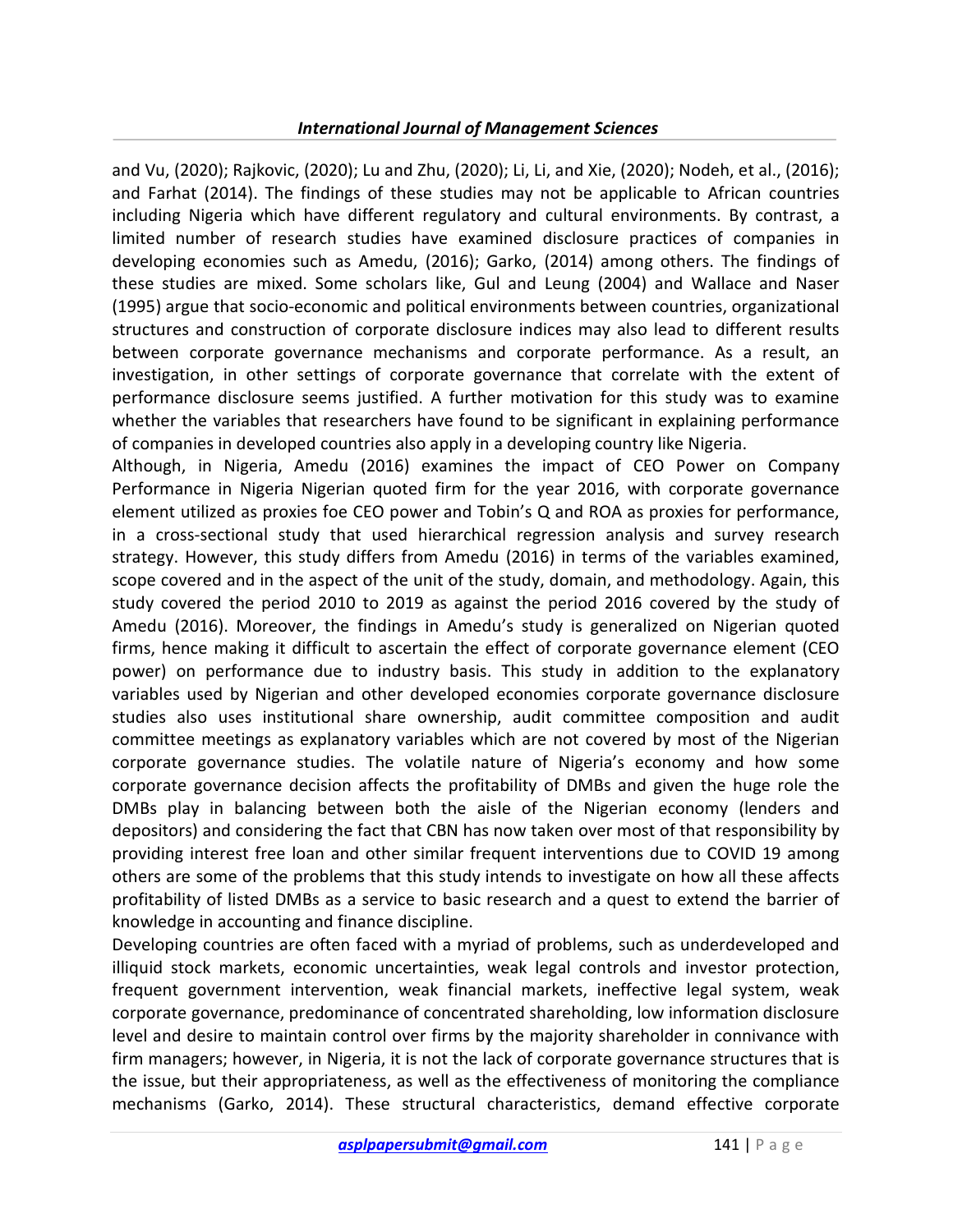governance in these countries (Gonenc & Aybar, 2006). It is suggested by Okike (2007), that corruption fueled by unreliable audit firm is a major obstacle to the enforcement of standards in Nigeria. Nigerian stakeholders see that some auditors are unreliable because they connive with management to defraud their companies (Okike 1986, 2007). The recent events that follows the aftermath of the 2009 world financial crisis involving the much publicized corporate governance failure in Nigeria's banking sector (that led to collapse, merger, acquisition and eventual recapitalization order of a minimum of  $H25$  billion by the CBN) reveal common trends in the affected institutions; this makes investors and other stakeholders to lose faith in most organizations, resulting in a negative effect on total assets, turnover and the profitability potentials of organizations (Garko, 2014). The reasons being the pervading culture of corruption and lack of institutional capacity to implement a credible code of corporate governance, that has also earned Nigeria a bad reputation and made private and institutional investors (local and foreign) hesitant to invest in the Nigerian economy due to the lack of transparency, accountability and disclosure and set an obstacle to the international capital flow toward the Nigerian economy (Garko, 2014). These postulations made provides the need for more investigations into the corporate governance culture in Nigeria's DMBs and how it impacts profitability of the firms. Hence, using different variables, methods, scope, and domain, among others; the need to reinvestigate corporate governance structure elements and how it affects profitability in Nigeria (a developing country) are some of the problems identified in line with the philosophy of positivism and critical realism. It is against these background and considering the huge economic importance of the corporate governance structure on the profitability of all the firms in various domains in the economy and the raising insecurity bedeviling Nigeria as a result of variants of socio-economic problems that this study examines the impact of corporate governance decisions on the performance of listed DMBs in Nigeria.

Therefore, this study distinguishes itself from prior studies in many aspects, among which are: First the study contributes to two streams of literature, the performance literature and corporate governance literature, by providing up to date empirical evidence on the association between Corporate governance and performance in emerging markets - Nigeria where corporate governance studies are relatively limited compared to developed countries. Therefore, based on the above statement of problem, the following hypotheses are raised:

 $H<sub>01</sub>$  Board characteristics (board size) does not significantly affects the performance of listed deposit money banks in Nigeria.

 $H<sub>02</sub>$  Board characteristics (board composition) does not significantly influence the performance of listed deposit money banks in Nigeria.

Considering the fact that this study is longitudinal in nature, the scope in time for this study is ten years, from 2011 to 2020; this is because it's during this stated period in scope that Nigeria witnessed the effects of the 2008 recession that affects the world economy till 2012 together with the recent COVID 19 fueled recession of 2019 and considering the fact that, ten years is enough to capture the full cyclical changes in the Nigerian economy.

## 3.0 Methodology

The research study utilized a secondary source of data obtained from the Audited Annual Reports and Accounts of the listed Deposit Money Banks for the period of ten (10) years. An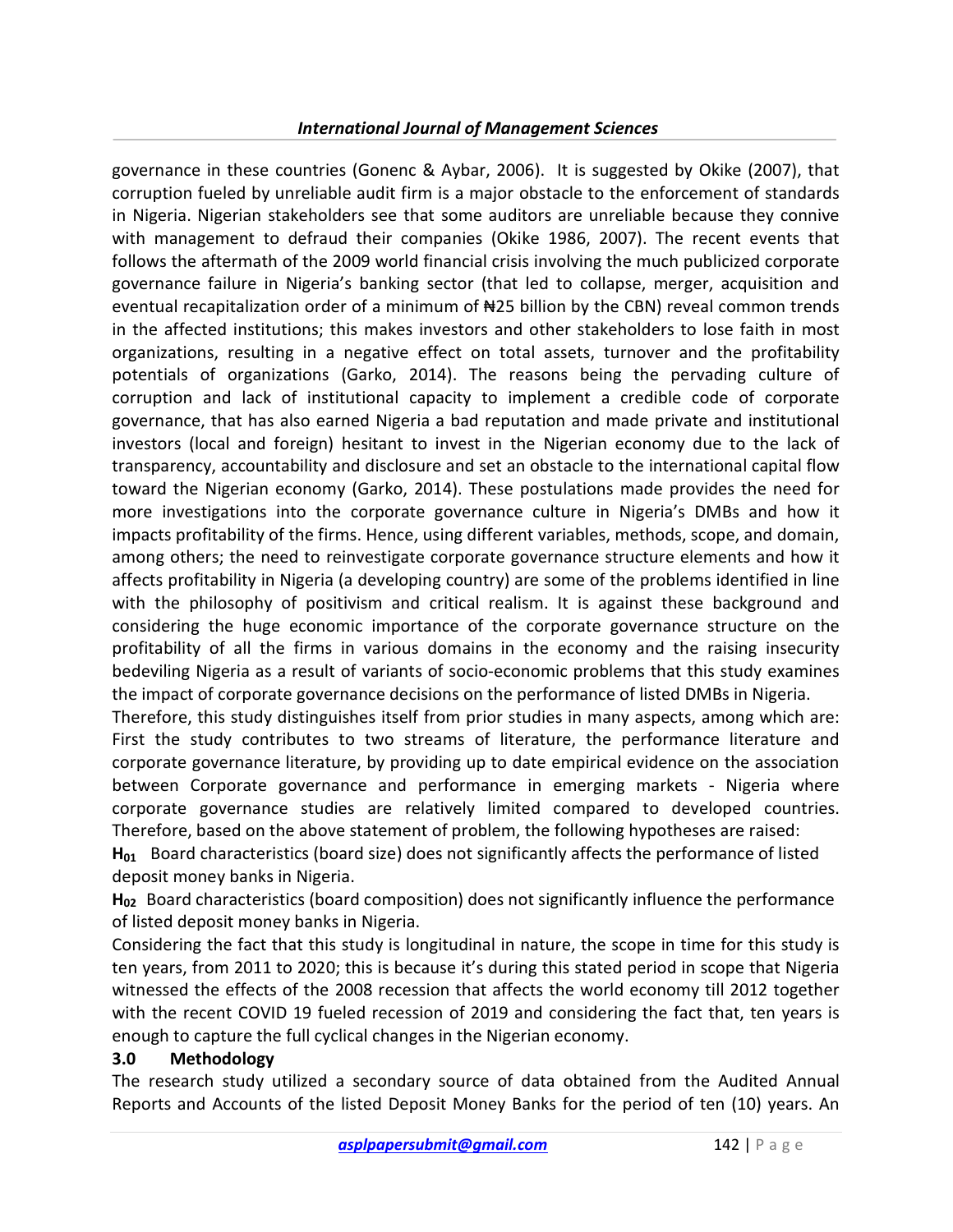archival-longitudinal strategy was utilized in the study bearing in mind the nature of the data and the study. A judgmental/purposive sampling technique was used to arrive at a working sample of the DMBs from the total population due to the fact that, not all the banks are listed during the course of the study scope. Multiple regression analysis was employed to predict whether the predictor variables namely Board size, and Board composition (proxies for corporate governance) have significant impact or not on the outcome (dependent) variable return on assets (proxy for firm performance). The hypotheses were tested using multiple regression with the aid of the latest version of STATA 16. The research paradigm for this work is epistemology, it is supported by positivism and critical realism philosophies.

#### 4.0 Results and Discussion

The normal p-plot of the regression standardized residual (see Appendix B) indicates a good fit and does not suggest the presence of many outliers among the regression standardized residuals. In other words, the points on the plot do not appear to deviate significantly from the line of best fit indicating that the normality assumption is valid and fulfilled. The VIF in excess of 10 should be taken as an indication of harmful Multicollinearity (Neter, Wasserman, & Kutner, 1989 and Gujarati, 2003). Therefore, Multi-collinearity test carried out to check whether there is a sequential correlation between independent variables which will mislead the result of the study shows that the maximum VIF is 1.36, average is 1.26 and the minimum VIF is 1.15 and this is less than 10 which indicate absence of Multi-collinearity (See Appendix B). Skewness and Kurtosis test carried out on all the variables indicates that, none of the variables were highly skewed with a value of 0.32, 0.73 and 0.06 respectively (Appendix B). The results of the tests therefore affirm that the dependent variable data of the research did not differ significantly from a normal distribution, as evidenced by the normal Skewness and Kurtosis test. Hence, there is no need to normalize the variable data found to be highly skewed using Winsorization by limiting extreme values in the statistical data to reduce the effect of possibly spurious outliers.

The result of Breusch-pagan/Cook-Weisberg test for heteroscedasticity reveals that errors have non-constant variance (it is heteroskedastic and not homoscedastic), which indicates that the OLS estimators will have the maximum variance of all unbiased estimators, and also the Pvalues will not be reliable. This is evidenced by the significant probability (p-value) of the chi square of 0.000 (See Appendix B). This signifies presence of heteroscedasticity and absence of homoscedasticity in the model (Garko, 2014). OLS is no longer an unbiased estimator when heteroscedasticity is present (Gujarati, 2003). As a result, we can no longer rely on the conventionally computed confidence intervals, hence, the presence of Heteroscedasticity in the model suggests the need to add weight to the variables, hence, we adopt the GLS. The fact that there is a trade-off between the efficiency of the random effect (RE) approach and the consistency of the fixed effect (FE) approach, the Hausmann specification test is performed to decide between fixed or random effect models. The result of the test reveals that the two model (Fixed and random effect) are not correlated with chi-square probability (p-value) of 0.035 at 5% and 10% significance level and that the difference in coefficient is asymptotic, hence, the random effect model cannot be rejected as shown in Appendix B. From the results of the robustness tests performed to determine the accuracy and reliability of research data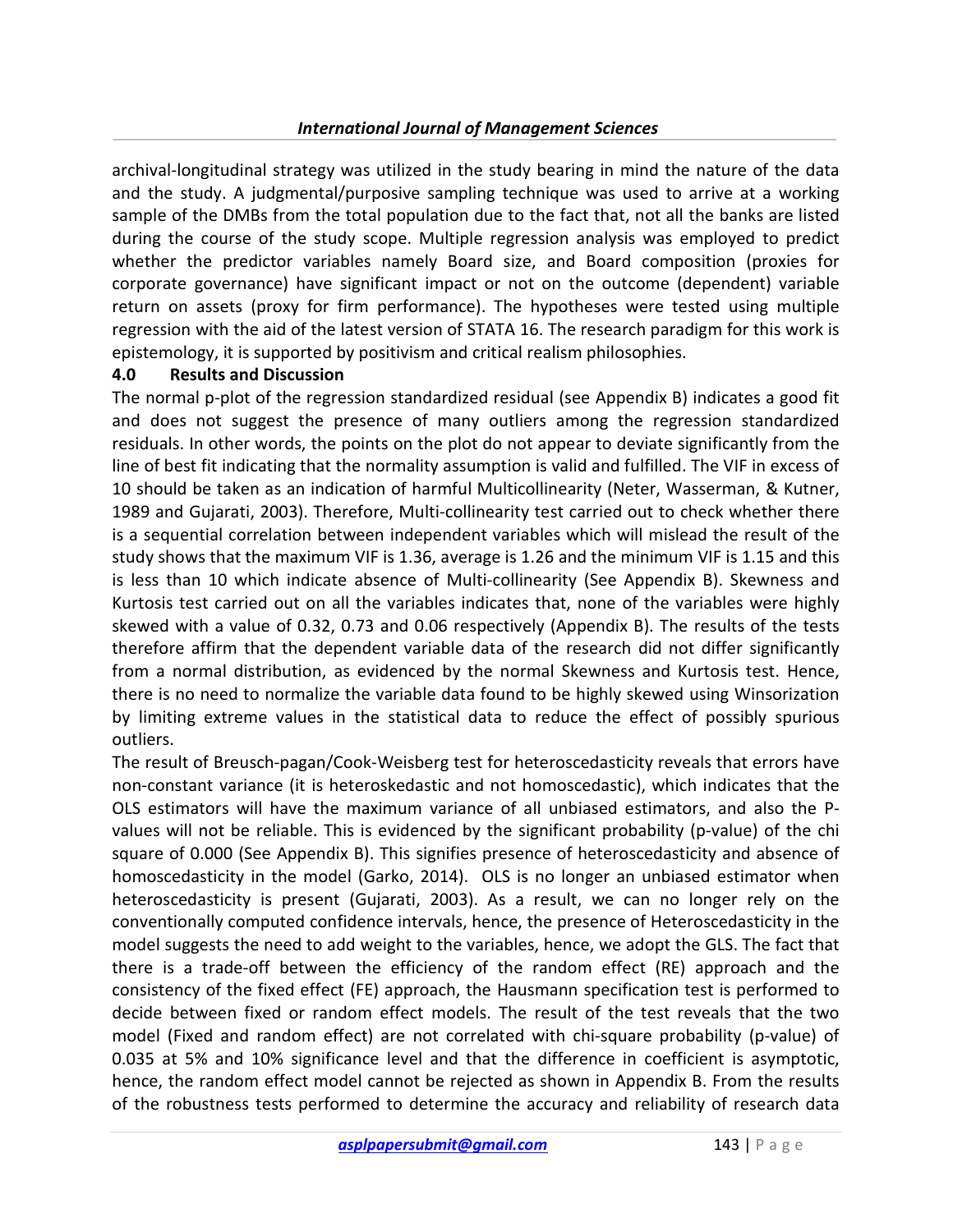used in testing the study hypotheses, it shows that the data is free of regression errors capable of invalidating the research's regression assumptions. In other words, the data is suitable and the regression estimates obtained are reliable.

The GLS random effect regression results reveal the cumulative  $R^2$  (0.37) which is the multiple coefficient of determination that gives the proportion or percentage of the total variation in the dependent variable (firm performance) explained by the corporate governance (Garko, 2014). Hence, it signifies that 37% of the total variation in profitability of listed deposit money banks on the Nigerian Stock Exchange are caused by board size, and board composition, while the remaining 63% of the total variation in the firm performance (proxied by return on assets) are caused by factors not explained by the model. This indicates that the model is fit and the variable are properly selected, combined and used. This can be confirmed by the p-value statistics of 0.002 at 5% level of significance, confirming the rejection of the null hypotheses and acceptance of the alternate hypotheses, that, corporate governance (as proxied by board size and board composition) have significant impact on the performance of listed deposit money banks in Nigeria.

#### 5.0 Conclusion and Recommendation

Corporate governance as set and dictated by the Nigerian Code of Corporate Governance under the auspices of the Financial Reporting Council of Nigeria as amended in 2018 by the Federal Executive Council of Nigeria determines to some extent the position of the returns on assets of the listed DMBs in Nigeria. Thus, the fluctuations of the NCCG practice in Nigerian Bank does result in high or low returns accruing to the DMBs in Nigeria. Therefore, the Financial Reporting Council of Nigeria's committee on corporate governance is advised to set a more inclusive, effective, thoughtful and more flexible code of corporate governance in other to improve the performance of DMBs in the short-run and the Nigerian economy in the long run.

#### References

- Amedu, S. (2016). Impact of C E O power on company performance. Reading, UK: PhD thesis published by Henley Business School, University of Reading.
- Anonymous. (2018, 8 11). University of Leicester. Retrieved from University of Leicester Library Catalogue: https://www2.le.ac.uk/offices/ld/resources/writing/writingresources/writing-dissertation
- Core, J. E., Guay, W. R., & Rusticus, T. (2006). Does Weak Governance Cause Weak Stock Returns? An Examination of Firm Operating Performance and Investors' Expectations. Journal of Finance, 11(2), 655-687.
- Farhat, A. (2014). Corporate governance and firm performance: the case of UK. Portsmouth, UK: PhD thesis published by the University of Portsmouth.
- Garko, J. S. (2014). Corporate Governance And Voluntary Disclosure In The Nigerian Listed Industrial Goods Companies. Kano: An Unpublished PhD Theses in Accounting and Finance submitted to Bayero University Kano.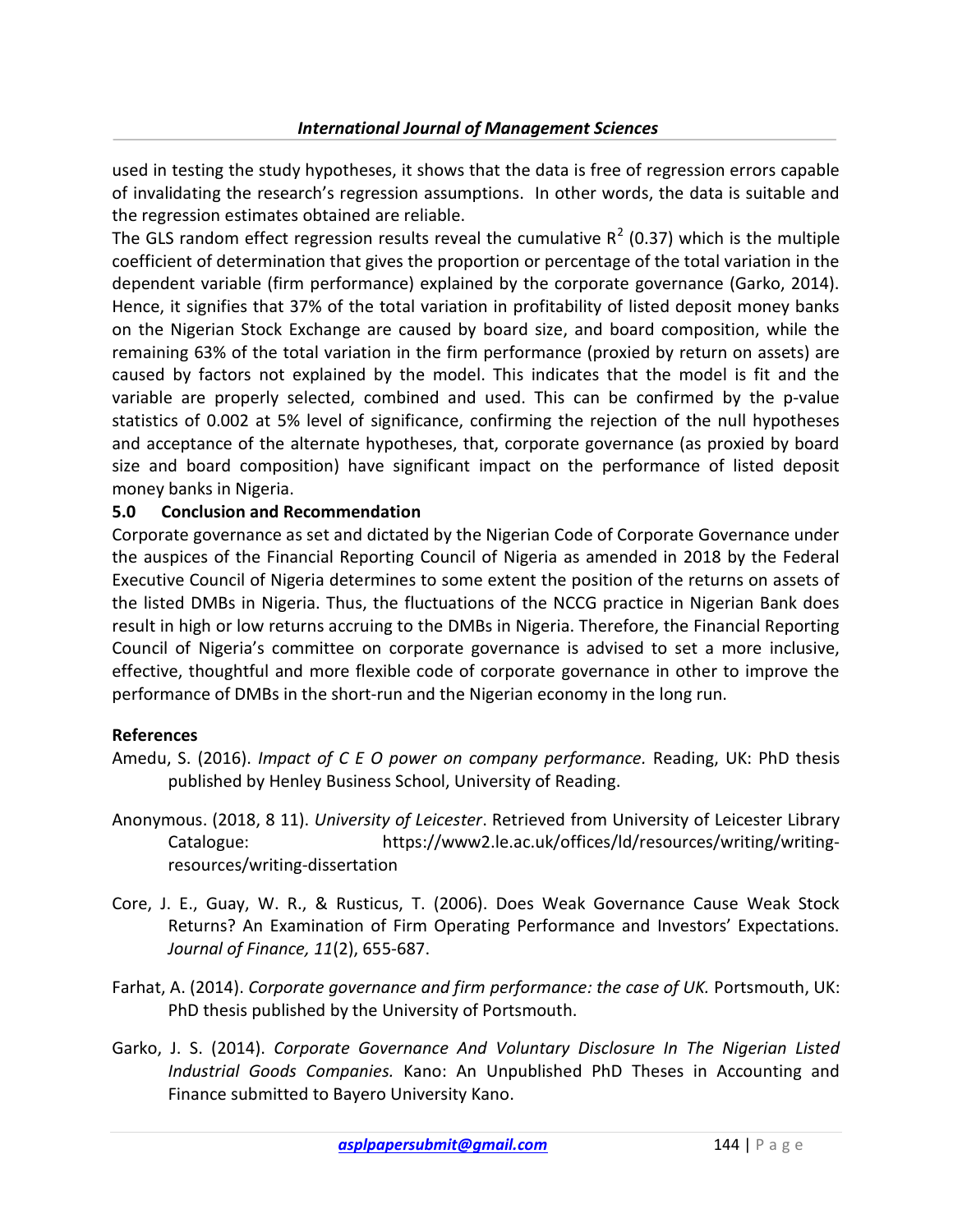- Gentry, R. J., & Shen, W. (2010). The relationship between accounting and market measures of firm financial performance: How strong is it? Journal of Managerial Studies, 42(4), 514-530.
- Gonenc, H., & Aybar, C. B. (2006). Financial Crisis and Firm Performance: Empirical Evidence from Turkey. Corporate Governance- An International Review, 14(4), 297-311.
- Gul, F. A., & Leung, S. (2004). Board leadership, Outside Directors' Expertise and Voluntary Corporate Disclosures. Journal of Accounting and Public Policy, 23(5), 351–379.
- Haniffa, R., & Hudaib, M. (2006). Governance Structure and Firm Performance of Malaysian Companies. Journal of Business Finance and Accounting, 33, 1034-1062.
- Hillman, A. (2005). Politicians on the board of directors: Do connections affect the bottom line? Journal of Management, 31, 464-481.
- Hoskinsson, R., Hitt, M., Wan, W., & Yiu, D. (1999). Theory and research in strategic management: Swings of a pendulum. Journal of Management, 25, 417-456.
- Hu, A., & Praveen, K. (2004). Managerial Entrenchment and Payout Policy. Journal of Financial and Quantitative Analysis, 39(4), 759-772.
- Imhoff, E. (2003). Accounting Quality, Auditing, and Corporate Governance. Accounting Horizons, 17, 117-128.
- Jensen, M. C., & Meckling, W. H. (1976). Theory of the Firm: Managerial Behavior, Agency Costs and Ownership Structure. Journal of Financial Economics, 3(4), 305-360.
- John, K., & Senbet, L. W. (1998). Corporate Governance and Board Effectiveness. Journal of Banking and Finance, 371-403.
- Keasey, K., Thompson, S., & Wright, M. (2005). Corporate Governance: Accountability, Enterprise, and International Comparisons. USA: John Wiley & Sons.
- KPMG, (. (2017, September 28). The Road Ahead: Survey of Corporate Responsibility Reporting. Retrieved from KPMG Web site: www.kpmg.com/crreporting
- Li, Z., Li, X., & Xie, A. (2020). Independent technical directors and their effect on corporate innovation in China. China Journal of Accounting Research, 13, 175–199. Retrieved from www.elsevier.com/locate/cjar
- Lima, J., Dob, V., & Vu, T. (2020). Co-opted directors, covenant intensity, and covenant violations. Journal of Corporate Finance, 64(101628), 1-21. Retrieved from www.elsevier.com/locate/jcorpfin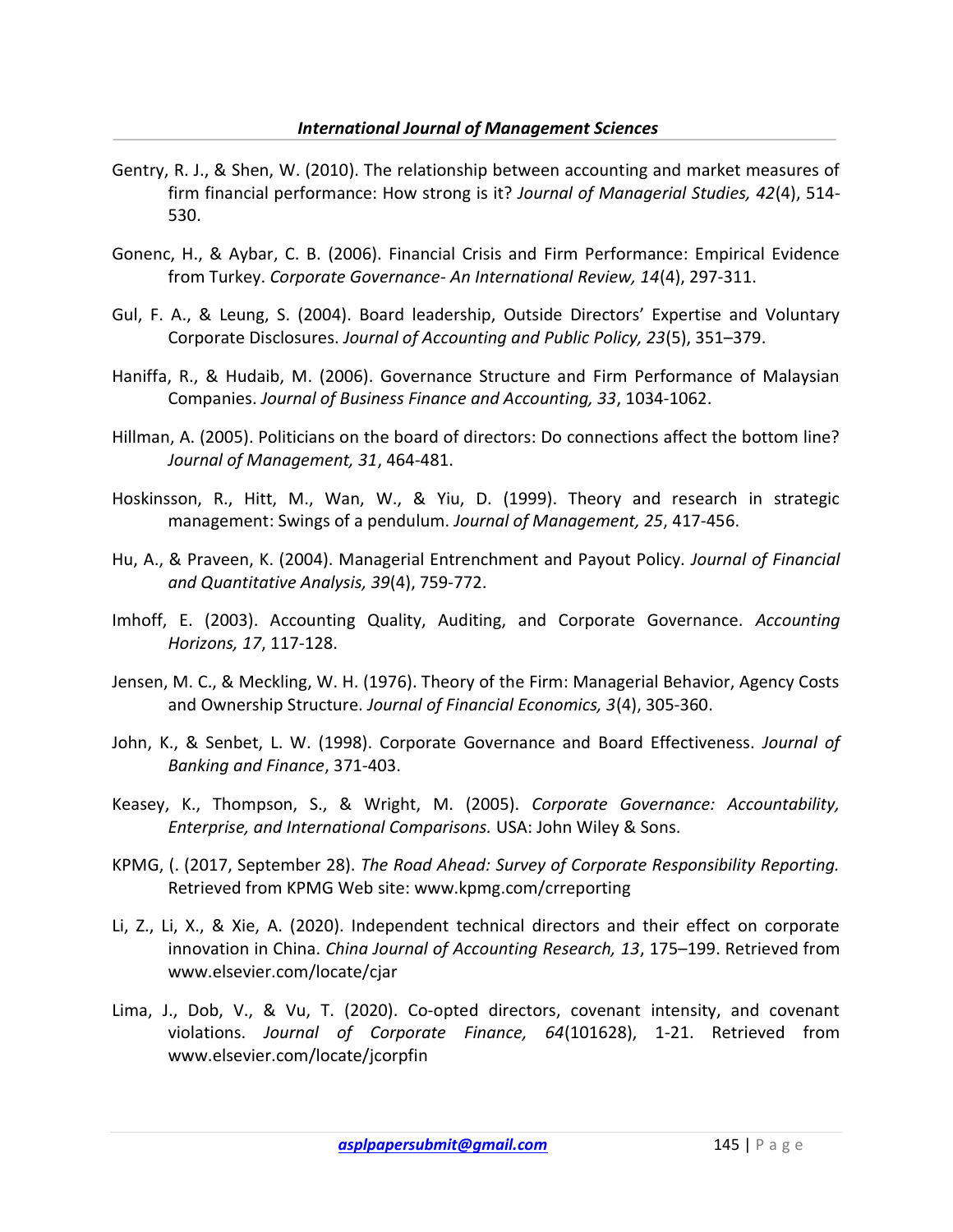- Lu, Z., & Zhu, J. (2020). Tracing back to the source: Understanding the corporate governance of boards of directors in Chinese SOEs. China Journal of Accounting Research, 13, 129–145. Retrieved from www.elsevier.com/locate/cjar
- Luo, Y. (2005). Corporate Governance and Accountability in Multinational Enterprises: Concepts and Agenda. Journal of International Management, 11(1), 1-18.
- Monks, R. A., & Minow, N. (2004). Corporate Governance. Blackwell Publishers.
- NCCG. (2018). Nigerian Code of Corporate Governance. Nigeria: Financial Reporting Council of Nigeria (FRC).
- Nelson, T. (2003). The persistence of founder influence: Management, Ownership and performance effects at initial public offering. Strategic Management Journal of Business, 24, 707-724.
- Nodeh, F. M., Anuar, M. A., Ramakrishnan, S., & Raftnia, A. A. (2016). The Effect of Board Structure on Banks Financial Performance by Moderating Firm Size. Mediterranean Journal of Social Sciences, 7(1). Retrieved from https://www.researchgate.net/publication/289365587
- OECD. (2004). New OECD Principles of Corporate Governance. Organization for Economic Cooperation and Development. Retrieved 2013, from www.oecd.org
- Okike, E. N. (2007). Corporate Governance in Nigeria: The status quo. Corporate Governance: An International Review, 15(2), 173-193.
- Ozkan, A., & Ozkan, N. (2004). Corporate cash holdings: an empirical investigation of UK companies. Journal of Banking and Finance, 28, 2103–2134.
- Pawlina, G., & Renneboog, L. (2005). Is investment-cash flow sensitivity caused by agency costs or asymmetric information? Evidence from the UK. European Financial Management, 11(4), 483-513.
- Rajkovic, T. (2020). Lead independent directors and investment efficiency. Journal of Corporate Finance, 1-47. doi:https://doi.org/10.1016/j.jcorpfin.2020.101690
- Richard, P., Devinney, T., Yip, G., & Johnson, G. (2009). Measurement of organizational performance: Towards methodological best practices. Journal of Management, 35, 718- 804.
- Shleifer, A., & Vishny, R. W. (1997). A Survey of Corporate Governance. The Journal of Finance, 52(2), 737-783.
- Solomon, J. (2007). Corporate Governance and Accountability. USA: John Wiley & Sons.